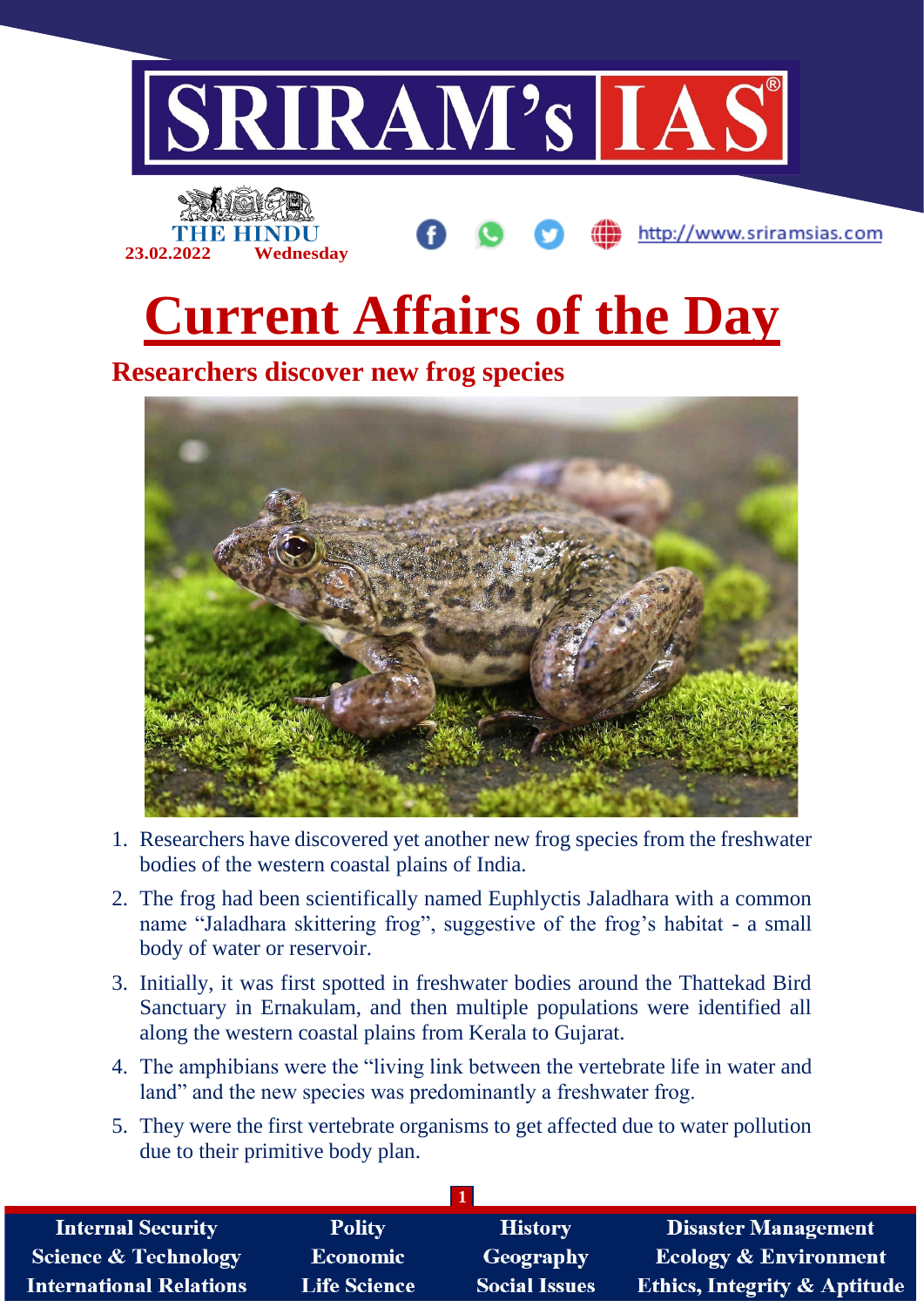

## **23.02.2022 Wednesday**



## **Right to wear hijab not under Article 25: Govt**

- essential religious practise would affect the personal freedom of Muslim women, Karnataka's advocate general Prabhuling Navadagi argued in the high court.
- 2. Countering the petitioners, Navadagi said the right to wear the headscarf falls under the category of 19(1)(A) and not Article 25

## 1. Deeming the hijab as an **What the govt arqued**

Deeming the hijab an essential religious practice would affect the personal freedom of Muslim women, the Karnataka govt told the HC

**ON THE OUESTION OF ARTICLE 19** The demand that the right to wear hijab is<br>part of the right to freedom of speech and<br>expression under Article 19(1)(a) of the Indian Constitution also means that people who do not wish to wear it would have a fundamental right not to wear it, the govt argued 'The right to wear a hijab under Article 19(1)(a) is subject to reasonable restrictions under Article 19(2)... In our<br>case, Rule 11 (of the Karnataka **Education Rules) places reasonable** restrictions for institutional discipline."

ON HIJAB BEING ESSENTIAL **PRACTICE IN ISLAM** The wearing of the hijab was not an essential religious practice of Islam, the advocate general said "If it is not obligatory, it is not compulsory. What is not compulsory is not essential. Therefore, it does not fall within the realm of

essential religious

practice."

as has been argued by the Muslim students

- 3. If the wearing of a hijab is recognised as an essential religious practice by way of a court order, all Muslim women would be obligated to wear it, including those who do not want to do so, Navadagi said, representing the state government.
- 4. It hits at the liberty of that individual. The choice to wear what we want and choose not to wear what we do not want. Every woman of every faith has that choice. There cannot be religious sanction by way of a judicial declaration
- 5. Arguing further, he said the independent claim of 19(1)(A) cannot go together with Article 25. The consequence of the demand to declare Hijab as an essential religious practice is huge because there is an element of compulsion or else you will be expelled from the community.

## **Reasonable restrictions:**

- 1. In this case, he argued, responding to a specific query by the bench, the question of choice does not arise because it is about school and college uniforms.
- 2. The demand of the petitioners that the right to wear hijab is part of the right to freedom of speech and expression under Article 19(1)(a) of the Indian Constitution also means that people who do not wish to wear it would have a fundamental right not to wear it, he argued.

| <b>Internal Security</b>        | <b>Polity</b>       | <b>History</b>       | <b>Disaster Management</b>              |  |  |  |
|---------------------------------|---------------------|----------------------|-----------------------------------------|--|--|--|
| <b>Science &amp; Technology</b> | <b>Economic</b>     | Geography            | <b>Ecology &amp; Environment</b>        |  |  |  |
| <b>International Relations</b>  | <b>Life Science</b> | <b>Social Issues</b> | <b>Ethics, Integrity &amp; Aptitude</b> |  |  |  |